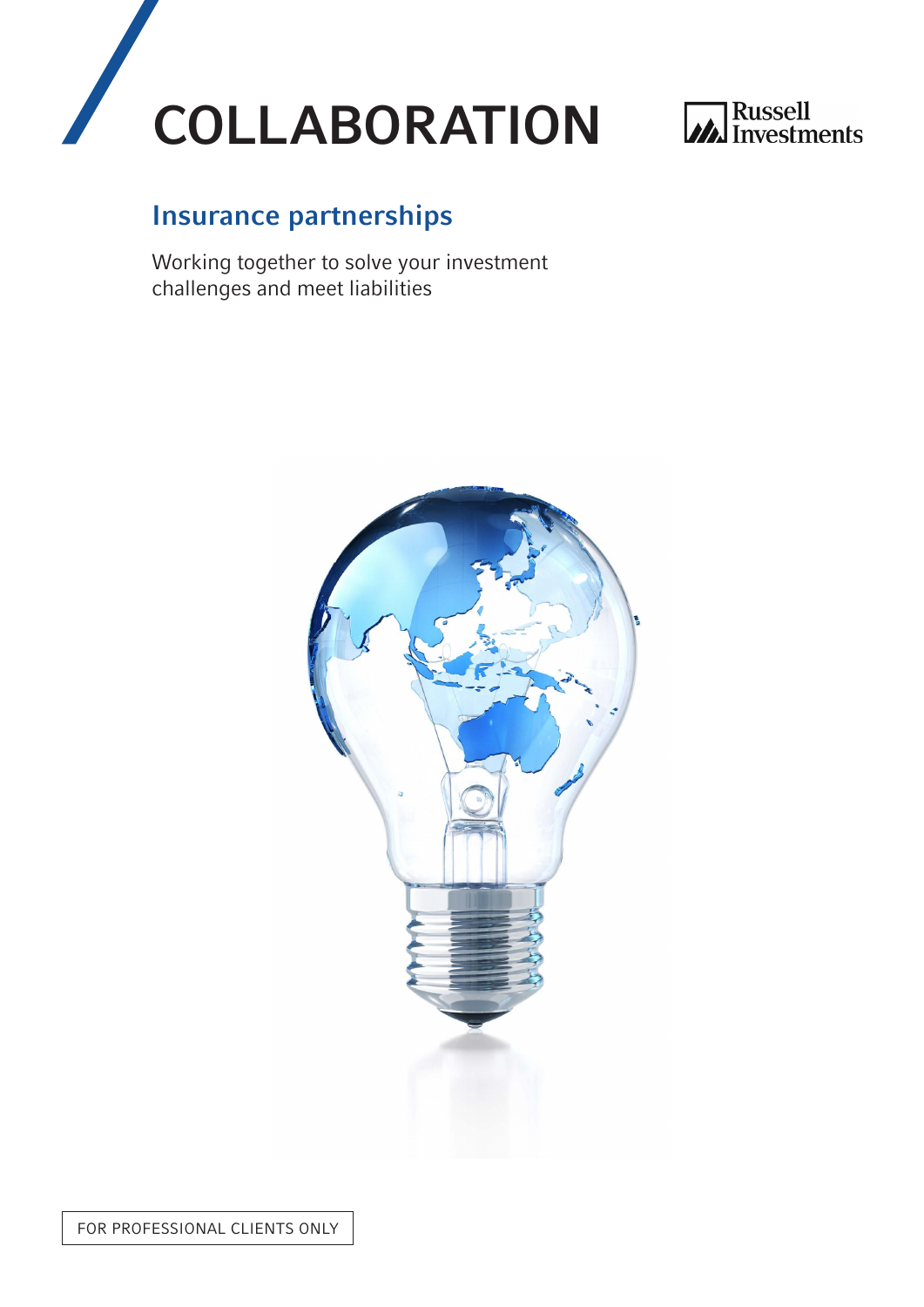# Challenges and solutions

A complex insurance environment with a unique set of challenges requires deep knowledge and investment proficiency



# Challenge: Staying ahead of regulatory change

#### Solution:

Choose a partner who can help you to stay ahead of global and local regulation, such as Solvency II, by providing technical, advisory and reporting expertise for the constantly changing insurance environment. Receive improved, transparent monitoring for the risk, performance and costs of each mandate in line with appetite and objectives.

## Challenge: Strengthening governance

#### Solution:

Outsource full or partial accountability of the investment outcomes, providing the flexibility to adjust to your changing performance indicators. Increase the dedicated investment resources at your disposal and remove key-man risk and team pressures. Benefit from robust processes and receive best in class education against a changing insurance backdrop.





## Challenge: Meeting investment objectives

#### Solution:

Transform your existing method by employing a dynamic investment process which utilises a broad scope of investments and uniquely specialist investment managers. Use a multi-asset approach beyond the traditional fixed income model, to tailor risk and return to meet shifting liabilities and investment goals.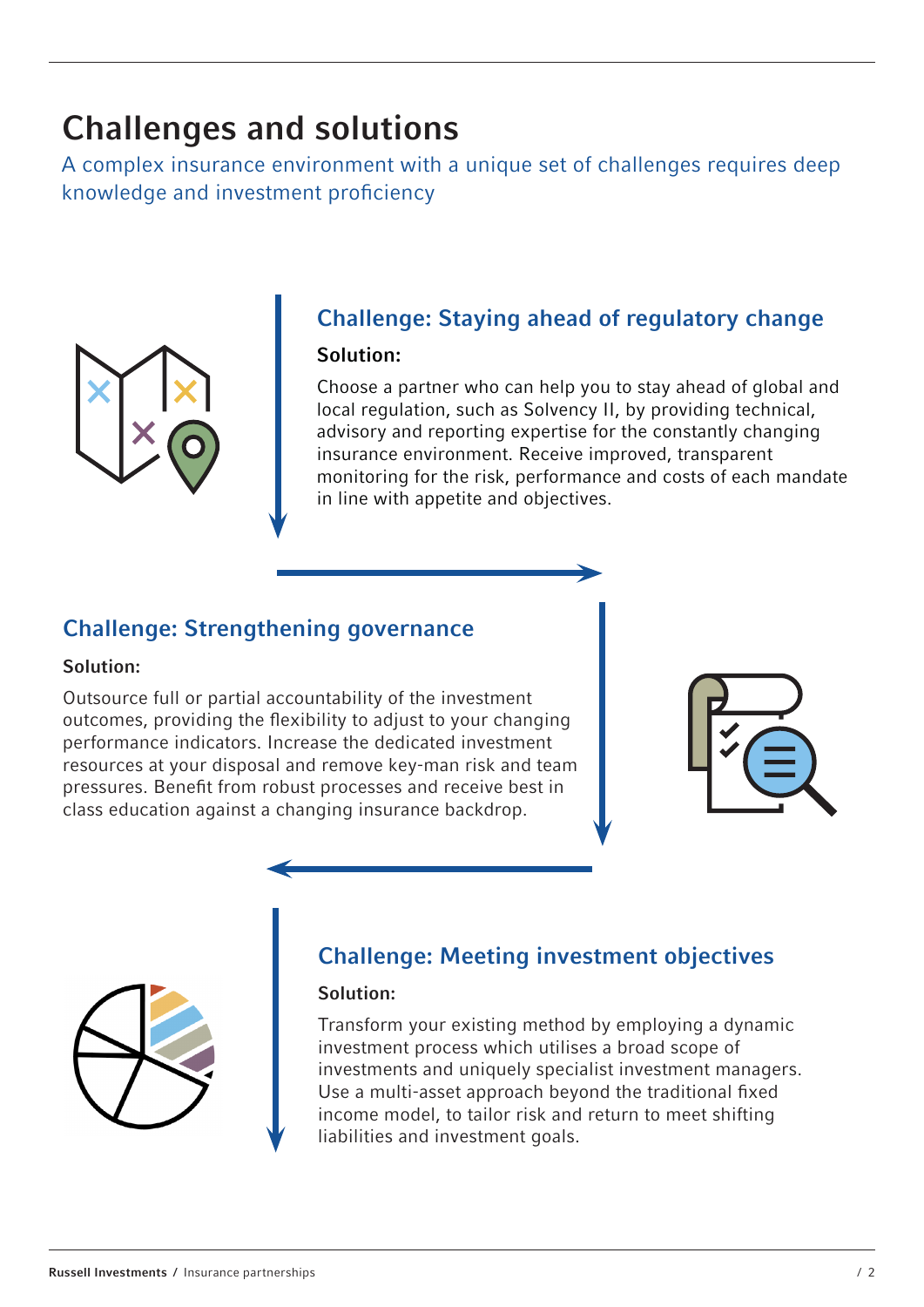# Insurance solutions

A range of partnership solutions dedicated to meeting your needs



## Outsourced chief investment officer (OCIO)

#### Your objectives, our delivery: a bespoke approach

Our OCIO solution can provide a unique and wide range of strategic partnerships through one relationship. Insurers can gain access to the necessary investment expertise to meet their investment goals, manage their appetite for risk and volatility as well as meeting their implementation requirements around Solvency II and regulatory reporting.

### Funds and strategies

#### Diversified to efficiently navigate markets

A multi-asset approach that combines best-of-breed specialist investment managers with our custom smart beta strategies, factor exposures, asset allocation expertise and world-class implementation capabilities. Minimise risks and exploit market opportunities in a timely and dynamic way through our open architecture approach. Access alternatives to the traditional benchmark approach including unconstrained bond strategies and real assets.





## Implementation

#### Manage your underlying costs down

Effectively access all of the trading and implementation tools required to preserve realised returns and drive costs down with only one contract. Access dedicated asset-class experts and a 24-hour global trading desk. Receive management at the total portfolio level, integrated across multiple services with clear, transparent reporting. Our unsurpassed access to liquidity and pure agency model means no hidden fees or undisclosed revenue sources.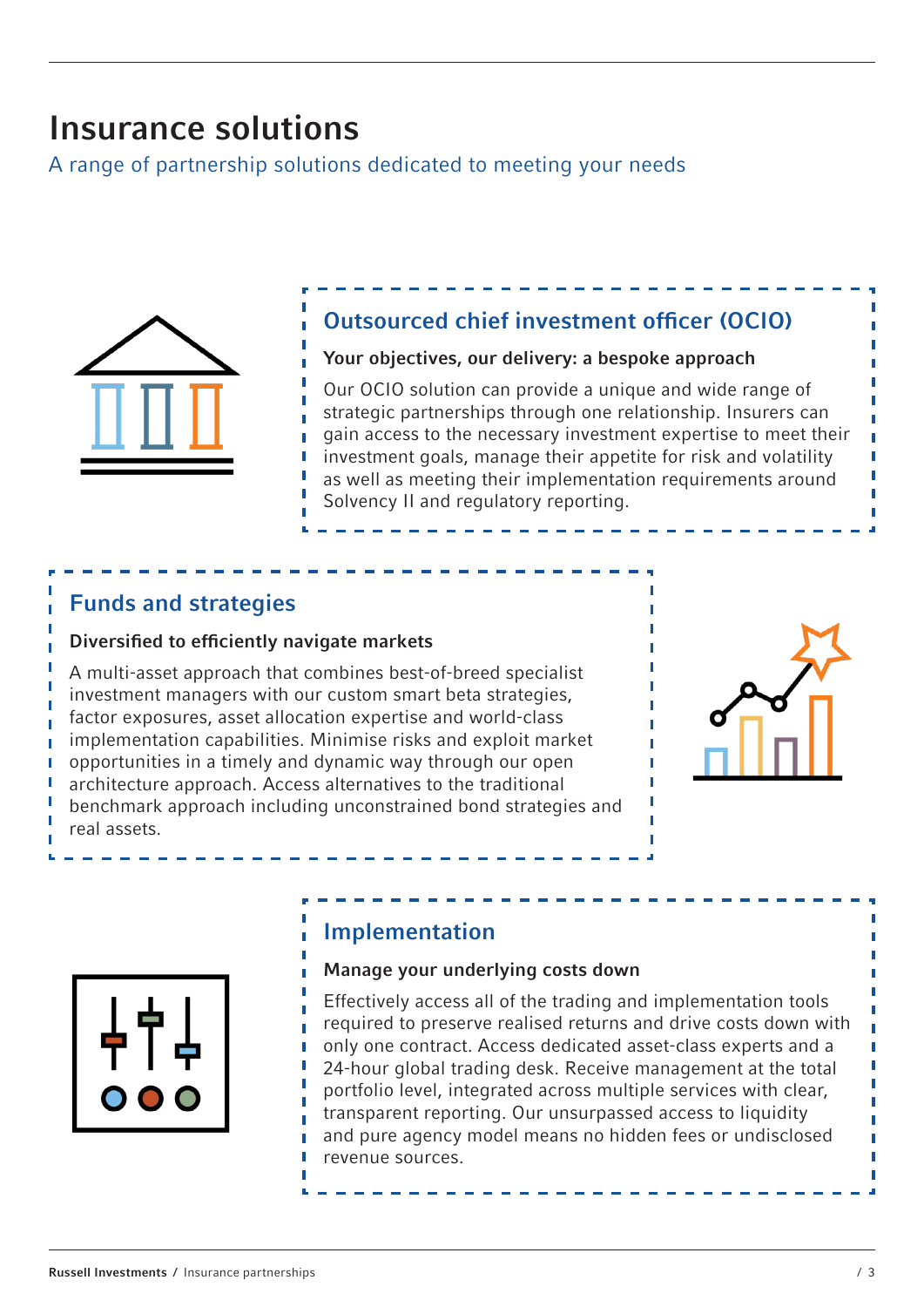# Working with you

Insurance asset management expertise



## Partnership

Across the spectrum | Expert knowledge | Objective-driven

- Adept across the delegation spectrum from macro strategy advice to full delegation, with relevant and increasing accountability
- Strategic partnership with a Lloyds of London insurer
- Dedicated team of insurance specialists

## **Transparency**

### Solvency II reporting | ESG insight | Full look-through capabilities

- Industry-leading full-look through reporting service for Solvency II
- Innovative reporting on current and breakthrough trends/issues such as ESG
- Accurate and reliable reporting ensuring compliance obligations are met and no capital charge penalties are incurred
- Cost transparency



# Accountability

Removing key-person risk | Improved governance | Investment clarity



- Removing key-person risk and team pressures with dedicated resources
- Improve monitoring for the risk, performance and costs of each mandate
- Tailoring risk and return to meet shifting liabilities and investment goals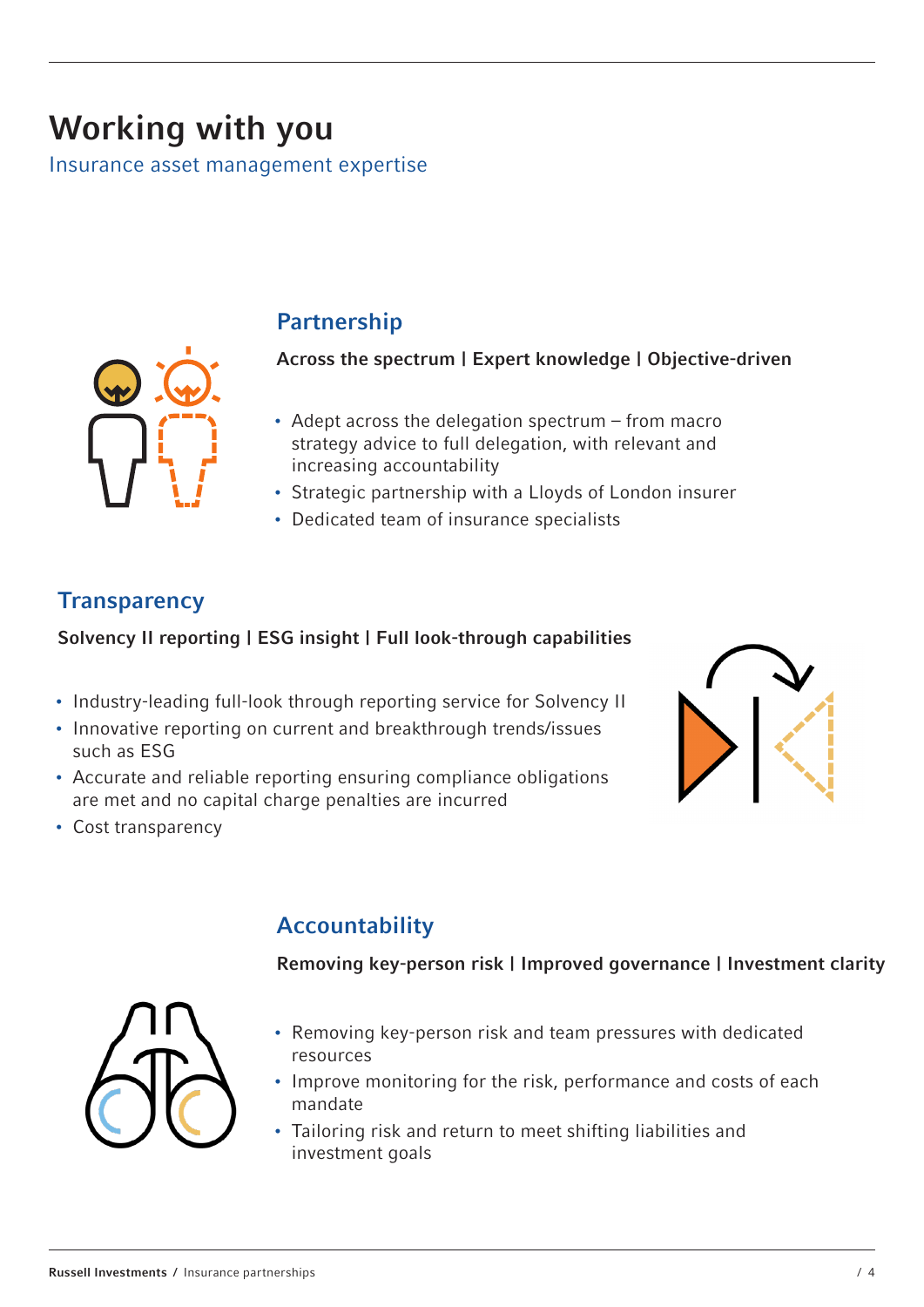# Built around your needs

### Our focus is on the tools required to deliver outcomes for insurers

Every organisation has unique needs and a specific governance and operating model. That's why our approach is deliberately flexible. You determine the level of delegation and we take care of the rest, evolving with you as your needs change.



## Benefitting from an integrated approach to ESG



ESG factors impact security prices

A deep understanding of how ESG factors impact security prices is value-adding to a skilful investment process

Embedding ESG considerations into a firm's culture and process improves the likelihood of prolonged and successful investing

Active ownership is an effective tool for improving investment outcomes